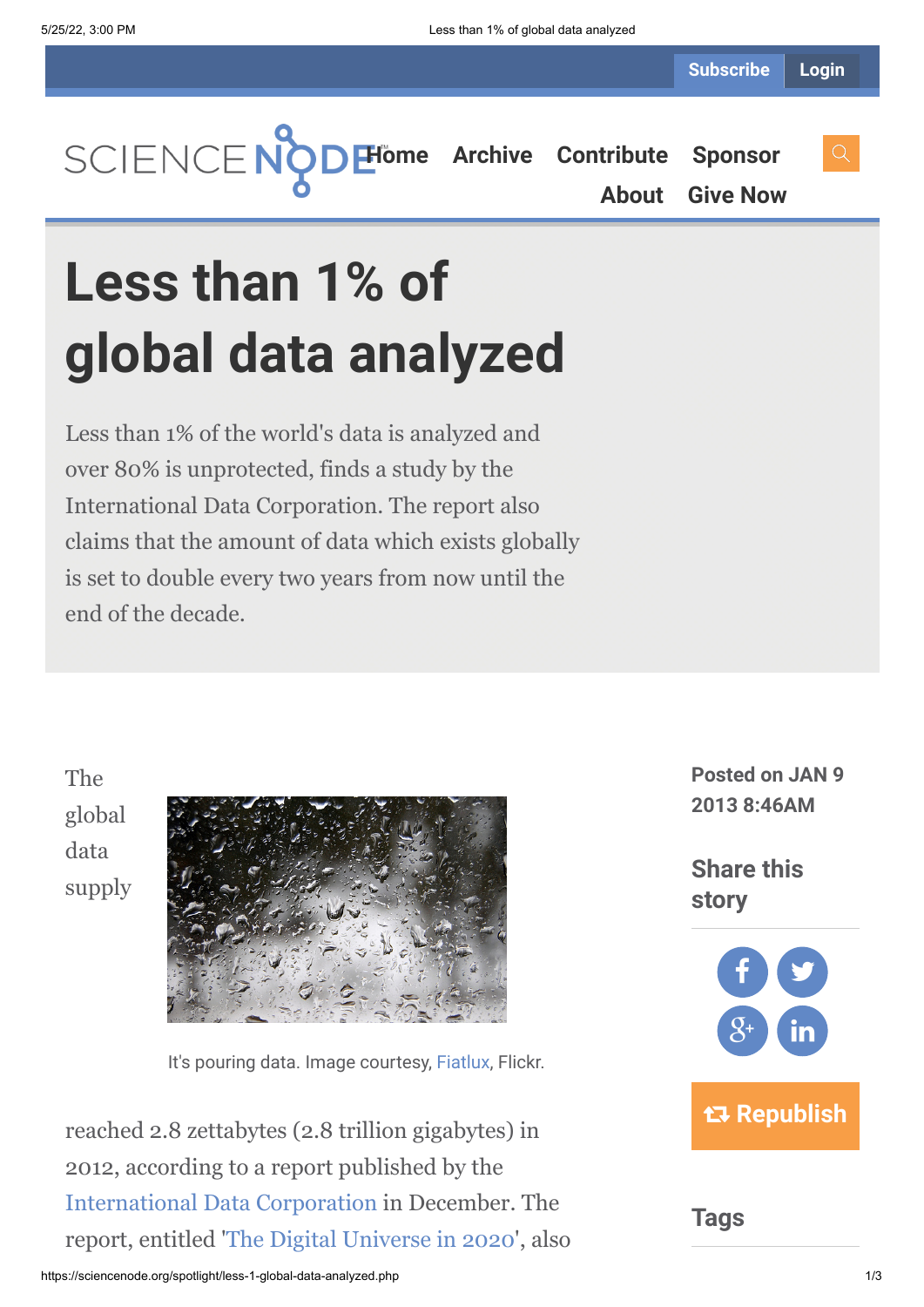#### 5/25/22, 3:00 PM Less than 1% of global data analyzed

predicts that the total amount of data in the world will have reached 40 zettabytes by 2020 - this equates to roughly 5.2 terabytes of data for every person expected to be alive at that time. In other words, from now until the end of the decade, 'the digital universe' is expected to double in size every two years.

However, the report doesn't just focus on the total amount of data produced globally, it also examines how this data is used. The authors report that just 0.5% of data is currently analyzed. They estimate that up to a quarter of all data which exists today could "contain information that might be valuable if analyzed" and this figure is expected to rise to a third by 2020. Much of the current difficulty in analyzing the data available stems from a lack of 'tagging', say the report's authors. Just 3% of potentially useful data is currently tagged in such a way that it can readily be analyzed.

Finally, the report also throws some light on growing data security issues. It says that only half of the data in need of protection is currently protected today. And, the proportion of data in the digital universe that requires protection is currently growing faster than the digital universe itself, from less than a third in 2010 to more than 40% in 2020.

*[The report, which was sponsored by EMC](http://en.wikipedia.org/wiki/EMC_Corporation) Corporation, is [available online.](http://www.emc.com/collateral/analyst-reports/idc-the-digital-universe-in-2020.pdf)*

*- Andrew Purcell*